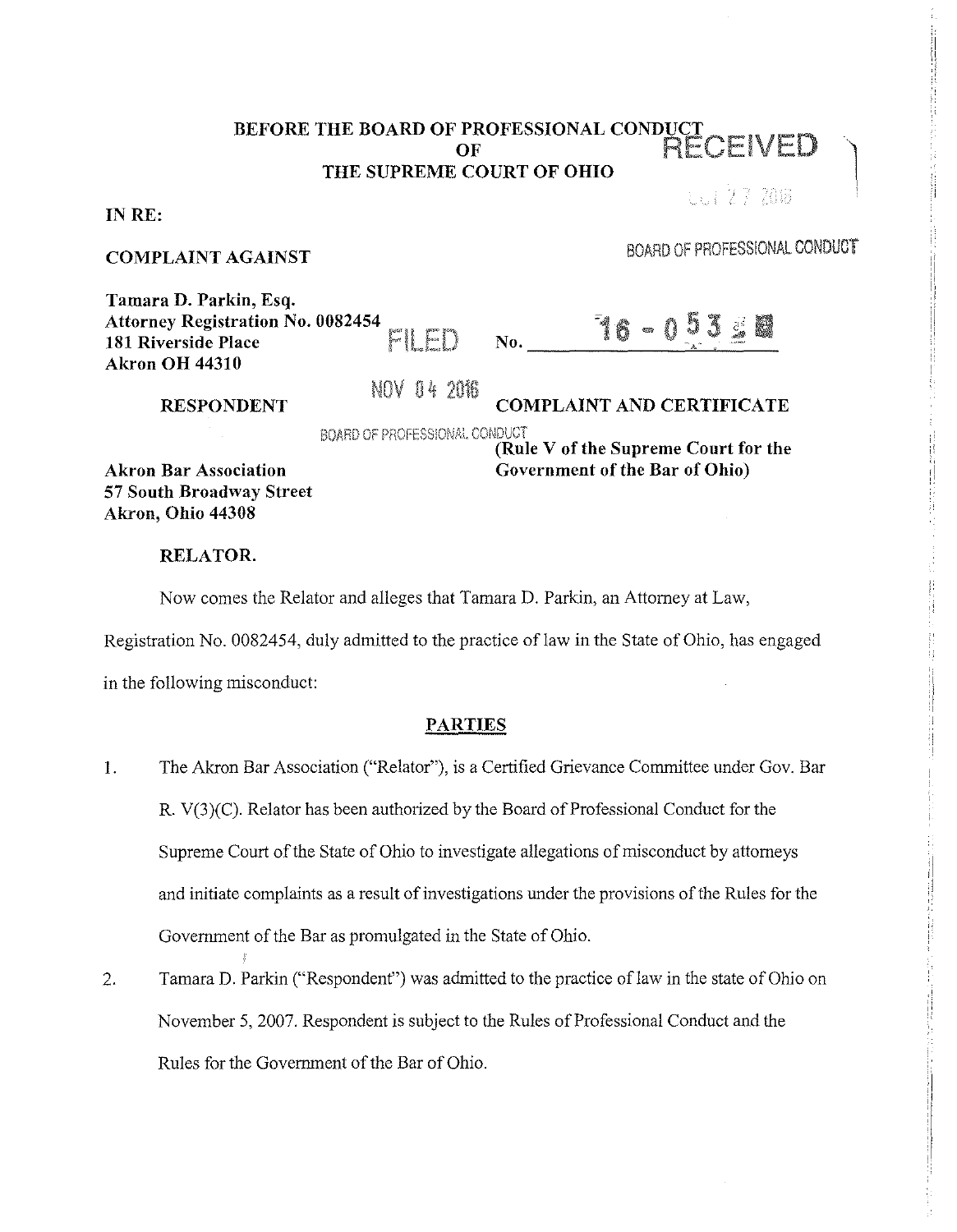- 3. On or about September 3, 2015, Relator received a grievance from Sieada Salaam ("Salaam"), a former client of Respondent.
- 4. On or about January 25, 2016, Relator received a grievance from Jennifer Bartoletta ("Bartoletta"), a former client of Respondent.
- 5. On or about April 13, 2016, Relator received a grievance from David Starkey ("Starkey"), a former client of Respondent.
- 6. On or about April 20, 2016, Relator received a grievance from James Christner ("Christner"), a former client of Respondent.
- 7. On or about April 20, 2016, Relator received a grievance from Daniel Albright ("Albright"), a former client of Respondent.
- 8. On or about June 8, 2016, Relator received a grievance from Kristin Giebel ("Giebel"), a former client of Respondent.

## **COUNT ONE - The Salaam and Bartoletta Matters**

i

!

- 9. On March 10, 2016, the Relator's Certified Grievance Committee voted to dismiss the underlying allegations made by both Salaam and Bartoletta.
- 10. During the course of the investigations of the underlying grievances by Salaam and Bartoletta, the Relator discovered that Respondent violated the Ohio Rules of Professional Conduct.
- 11. Respondent maintained a general law practice, wherein she collected client retainers in advance which should have been deposited into her IOLTA account as they were unearned fees.
- 12. However, from the time Respondent began practicing law in 2007 until after she was notified of Relator's investigation of the Salaam grievance in November, 2015, Respondent

**-2-**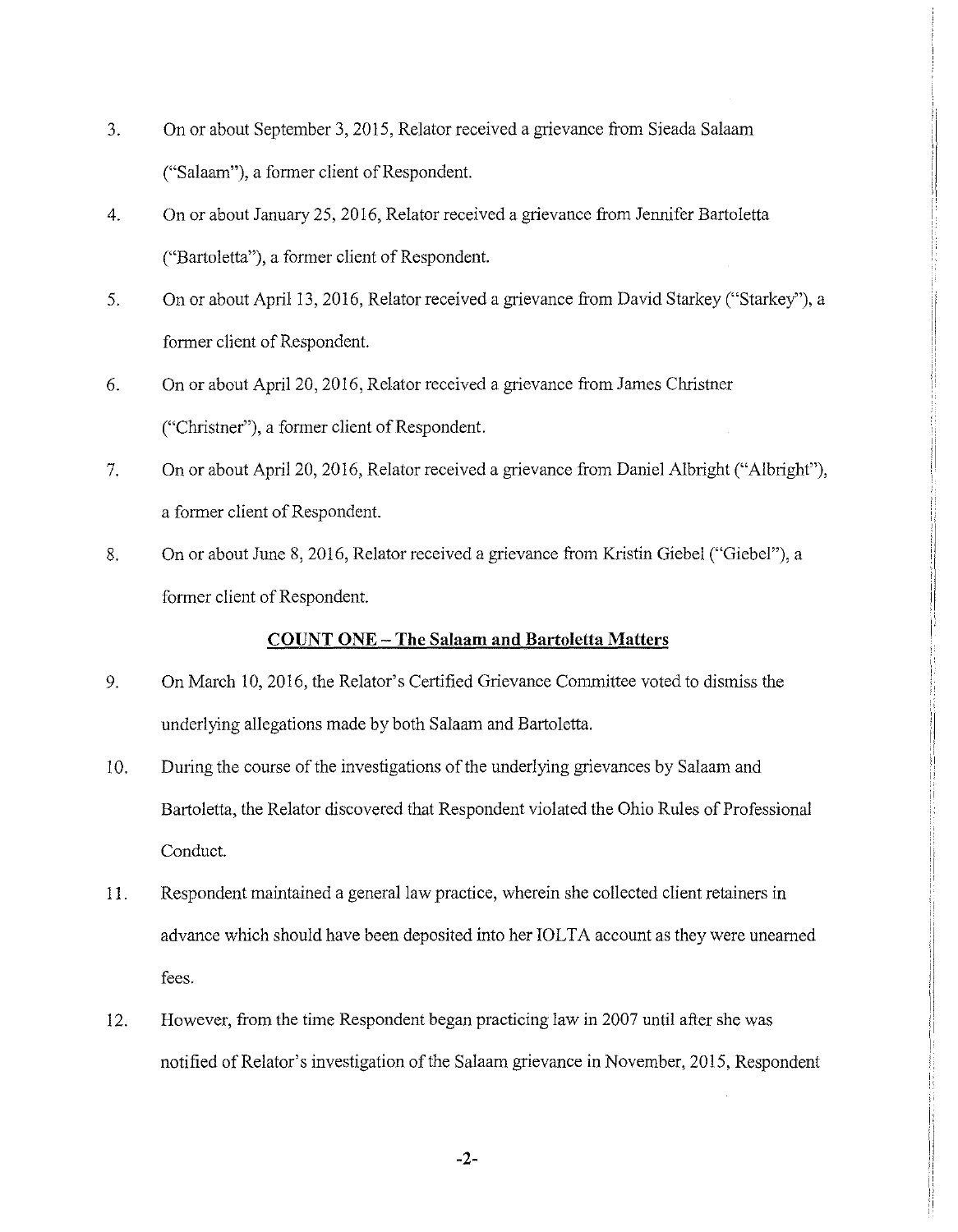had not maintained an IOLTA Account.

- 13. Respondent neither had malpractice insurance at the time ofrepresentation of Salaam in 2009 nor notified her through a  $1.4(c)$  notice that she had no such coverage.
- 14. Respondent put no part of the \$750.00 fee paid by Salaam into an IOLTA account.
- 15. From August I, 2013 to September 1, 2015, Respondent office shared with Gorman, Malarcik & Pierce and was covered by its malpractice insurance from August 1, 2013 through December 31, 2013.
- 16. Respondent did not have any malpractice coverage from January 1, 2014 through September 8, 2015.

i ',

!i ,,

ii  $\ddot{\phantom{a}}$ 

ii .I 'I I' ii

- 17. On May 6, 2015, Respondent agreed to represent Bartoletta in a child support arrearage matter.
- 18. An oral agreement of representation was made and Bartoletta paid Respondent a \$1,000.00 retainer with an understanding of a \$200.00 hourly rate.
- 19. Respondent did not provide Bartoletta with a statement in writing that if she did not complete the representation for any reason, Bartoletta may be entitled to a refund.
- 20. No part of the \$1,000.00 retainer was deposited into an IOLTA Account.
- 21. At the time of representation of Bartoletta, Respondent did not obtain Bartoletta's signature on a 1.4 Notice.
- 22. Relator alleges that Respondent's conduct in Count One violates the following Rules of Professional Conduct, specifically:
	- By failing to inform Salaam and Bartoletta that she did not maintain professional liability insurance, Respondent violated Prof. Cond. R.  $1.4(c)$  [A lawyer shall inform a client at the time of the client's engagement of the lawyer or at any time

-3-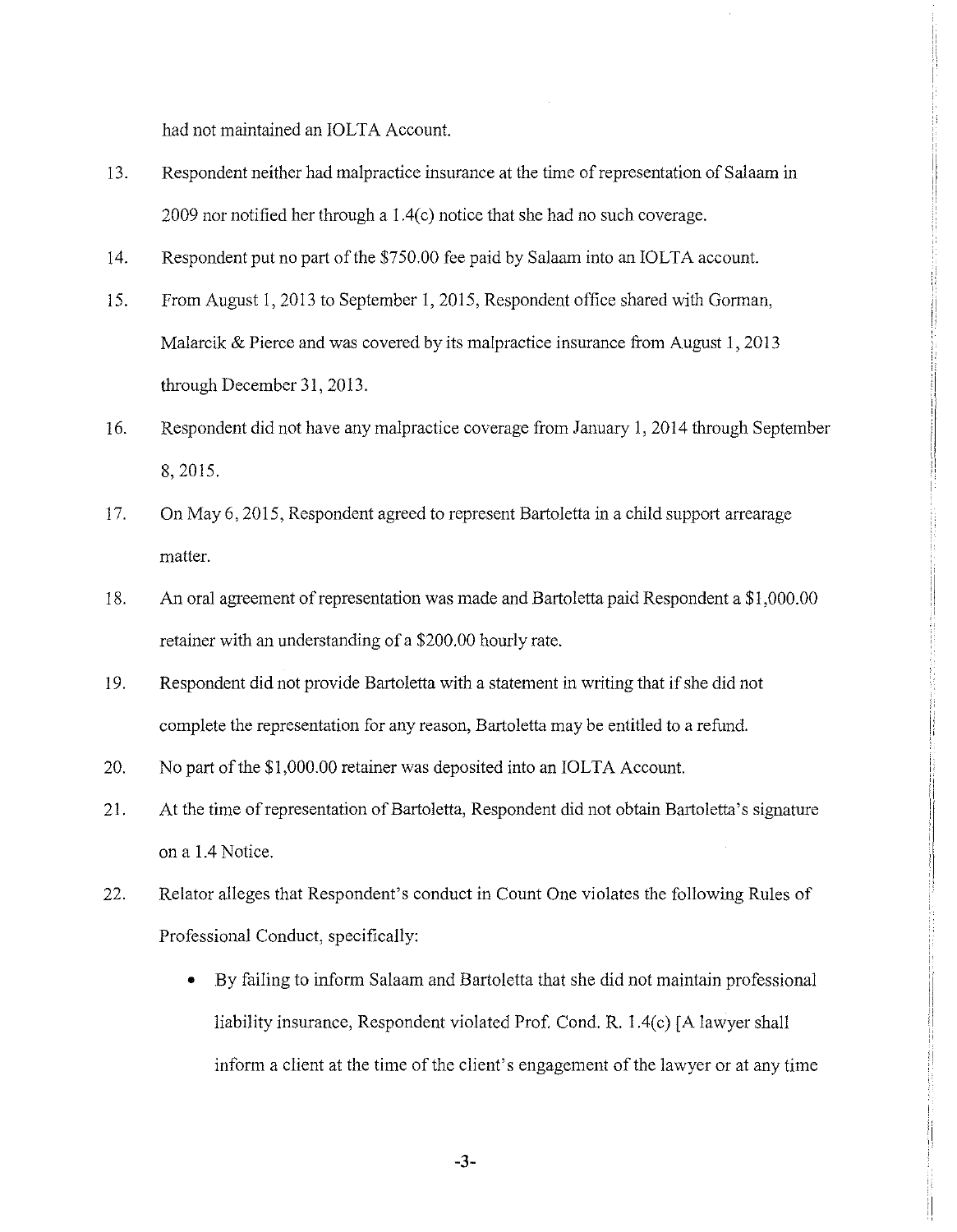subsequent to the engagement if the lawyer does not maintain professional liability insurance in the amounts of at least one hundred thousand dollars per occurrence and three hundred thousand dollars in the aggregate or if the lawyer's professional liability insurance is terminated. The notice shall be provided to the :I client on a separate form set forth following this rule and shall be signed by the client].

ii

II ' ,,

• By failing to maintain an IOLTA account and to deposit the \$750.00 fee paid by Salaam and the \$1,000.00 retainer paid by Bartoletta into such an account, Respondent violated Prof. Cond. R. l.15(a) [A lawyer shall hold property of clients or third persons that is in a lawyer's possession in connection with a representation separate from the lawyer's own property. Funds shall be kept in a separate interest-bearing account in a financial institution authorized to do business in Ohio and maintained in the state where the lawyer's office is situated. The account shall be designated as a "client trust account," "IOLTA account," or with a clearly identifiable fiduciary title] .

## **COUNT TWO - The Starkey Matter**

- 23. Respondent was retained to represent Starkey in his divorce.
- 24. On August 24, 2015, they entered into an oral agreement whereby Starkey paid a \$3,000.00 retainer and Respondent would bill him at \$200.00 per hour.
- 25. Respondent did not provide Starkey with a statement in writing that if she did not complete the representation for any reason, he may be entitled to a refund.
- 26. Respondent did not deposit any portion of the retainer into an IOLTA Account.
- 27. Respondent did not have an IOLTA Account.

**-4-**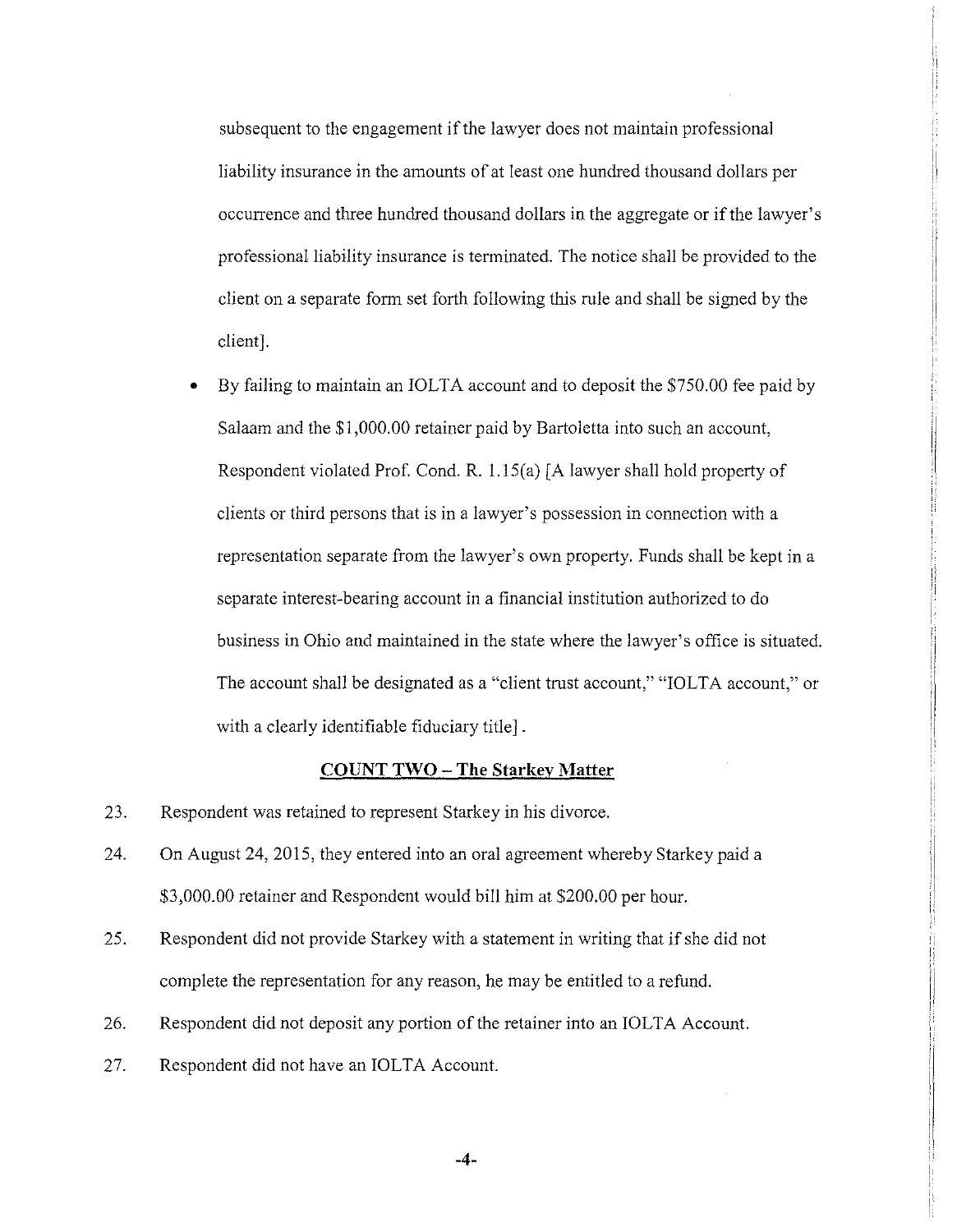- 28. Respondent did not carry malpractice insurance and did not have Starkey sign a client acknowledgment pursuant to Rule 1.4.
- 29. Although Respondent appeared as counsel in the divorce case, she never filed a Notice of Appearance as ordered by the Magistrate Order dated September 14, 2015.

ii  $\parallel$ 

'i I!

11 Jr I!

- 30. Additionally, Respondent never filed an Answer on Starkey's behalf.
- 31. Sometime in February or March of 2016, Starkey tried to contact Respondent on several occasions to determine the status of his case. He left several messages, but did not receive any response.
- 32. In April of 2016, while attempting to contact Respondent, Starkey was advised that Respondent was no longer at the firm where she had been renting space, so he decided to hire other counsel.
- 33. On April 18, 2016, Attorney Michael Moran ("Moran") entered an Appearance in court on Starkey's behalf. Moran contacted Respondent the same day to ask for Starkey's file.
- 34. On May 12, 2016, Moran sent Respondent another request for the file, which as of October 17, 2016, he still has not received.
- 35. Starkey may be entitled to a refund of part of his \$3000.00 retainer, the amount of which is yet to be determined as the Relator cannot make a good faith allegation without engaging in further discovery.
- 36. Relator alleges that Respondent's conduct in Count Two violates the following Rules of Professional Conduct, specifically:
	- By neglecting Starkey's representation, including by failing to file a Notice of Appearance as ordered by the Magistrate and failing to file an Answer on Starkey's behalf, Respondent violated Prof. Cond. R. 1.3 [ A lawyer shall act with

-5-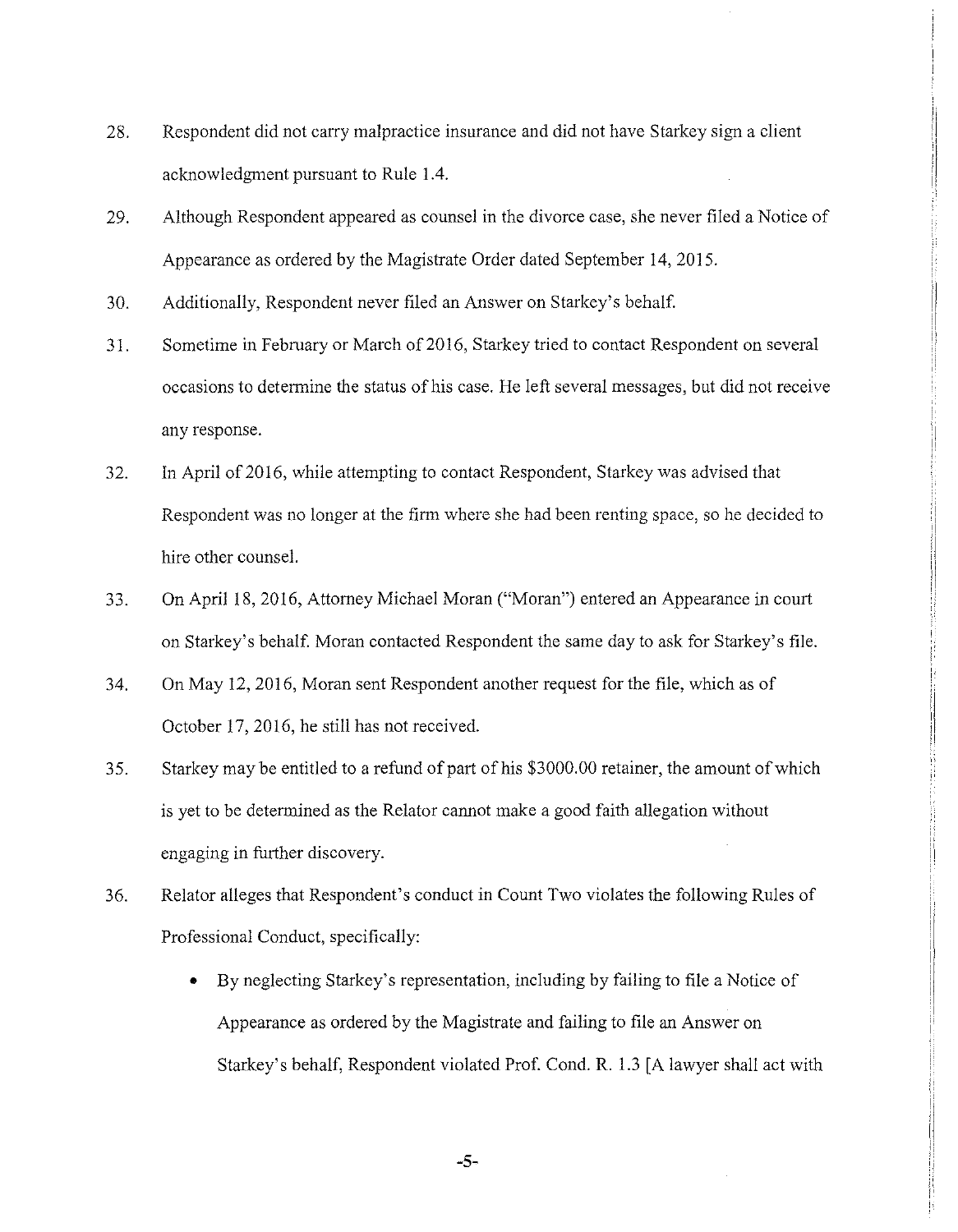reasonable diligence and promptness in representing a client].

- By failing to effectively communicate with Starkey regarding his case, Respondent violated Prof. Cond. R.  $1.4(a)(3)$  [A lawyer shall keep the client reasonably informed about the status of the matter]; and, Prof. Cond. R.  $1(4)(a)(4)$ [ A lawyer shall comply as soon as practicable with reasonable requests for information from the client].
- By failing to inform Starkey that she *did* not maintain professional liability insurance, Respondent violated Prof. Cond. R.  $1.4(c)$  [A lawyer shall inform a client at the time of the client's engagement of the lawyer or at any time subsequent to the engagement if the lawyer does not maintain professional liability insurance in the amounts of at least one hundred thousand dollars per occurrence and three hundred thousand dollars in the aggregate or if the lawyer's professional liability insurance is terminated. The notice shall be provided to the client on a separate form set forth following this rule and shall be signed by the client].
- By failing to provide Starkey with a statement in writing that he would be entitled to a refund if she did not complete the representation for any reason, Respondent violated Prof. Cond. R. 1.5(d)(3) [A lawyer shall not enter into an arrangement for, charge, or collect a fee denominated as "earned upon receipt", "nonrefundable," or in any similar terms, unless the client is simultaneously provided in writing that if the lawyer does not complete the representation for any reason, the client may be entitled to a refund of all or part of the fee based upon the value of the representation pursuant to division (a) of this rule].

-6-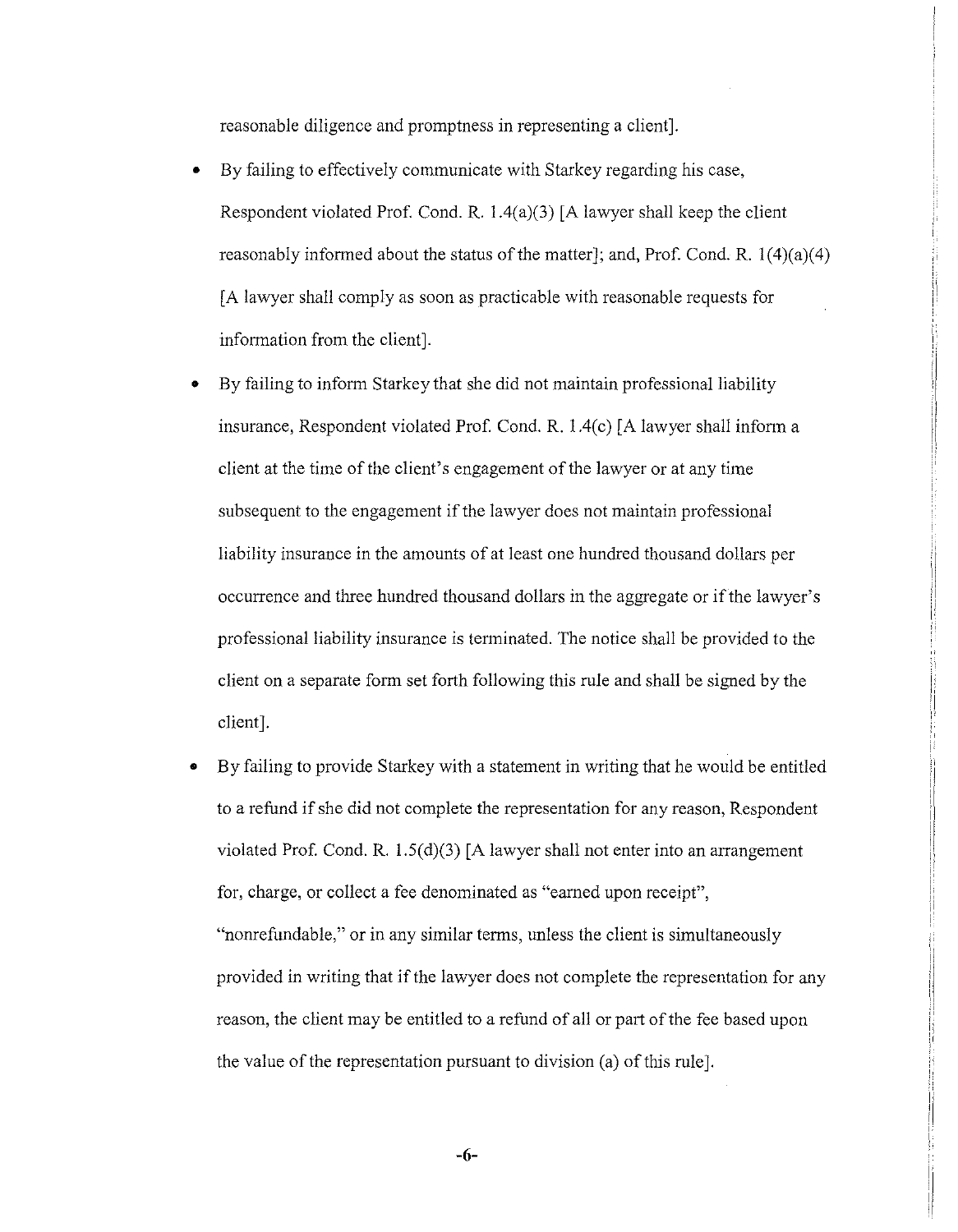• By failing to maintain an IOLTA account and to deposit the \$3,000.00 retainer paid by Starkey into such an account, Respondent violated Prof. Cond. R. l.15(a) [A lawyer shall hold property of clients or third persons that is in a lawyer's possession in connection with a representation separate from the lawyer's own property. Funds shall be kept in a separate interest-bearing account in a financial institution authorized to do business in Ohio and maintained in the state where the lawyer's office is situated. The account shall be designated as a "client tmst account," "IOLTA account," or with a clearly identifiable fiduciary title].

I I• I

11 !i

;i I

 $\mathop{||}$ 

I I I !i I' ii

Ii j;

• By failing to inform Starkey that she no longer was at the firm where she had been renting space, to provide him with contact information and to turn over Starkey's file to his new counsel, Respondent violated Prof. Cond. R. 1.16(d) [As part of the termination of representation, a lawyer shall take steps, to the extent reasonably practicable, to protect a client's interest. The steps include giving due notice to the client, allowing reasonable time for employment of other counsel, delivering to the client all papers and property to which the client is entitled, and complying with applicable laws and mies] .

## **COUNT THREE - The Christner Matter**

- 37. In January of 2015, Respondent and Christner entered into an oral agreement of representation in a civil matter.
- 38. Christner paid Respondent \$3,000.00 in fees.
- 39. Respondent did not provide Christner with a statement in writing that if she did not complete the representation for any reason, he may be entitled to a refund.
- 40. Respondent did not deposit any portion of the retainer into an IOLTA Account.

-7-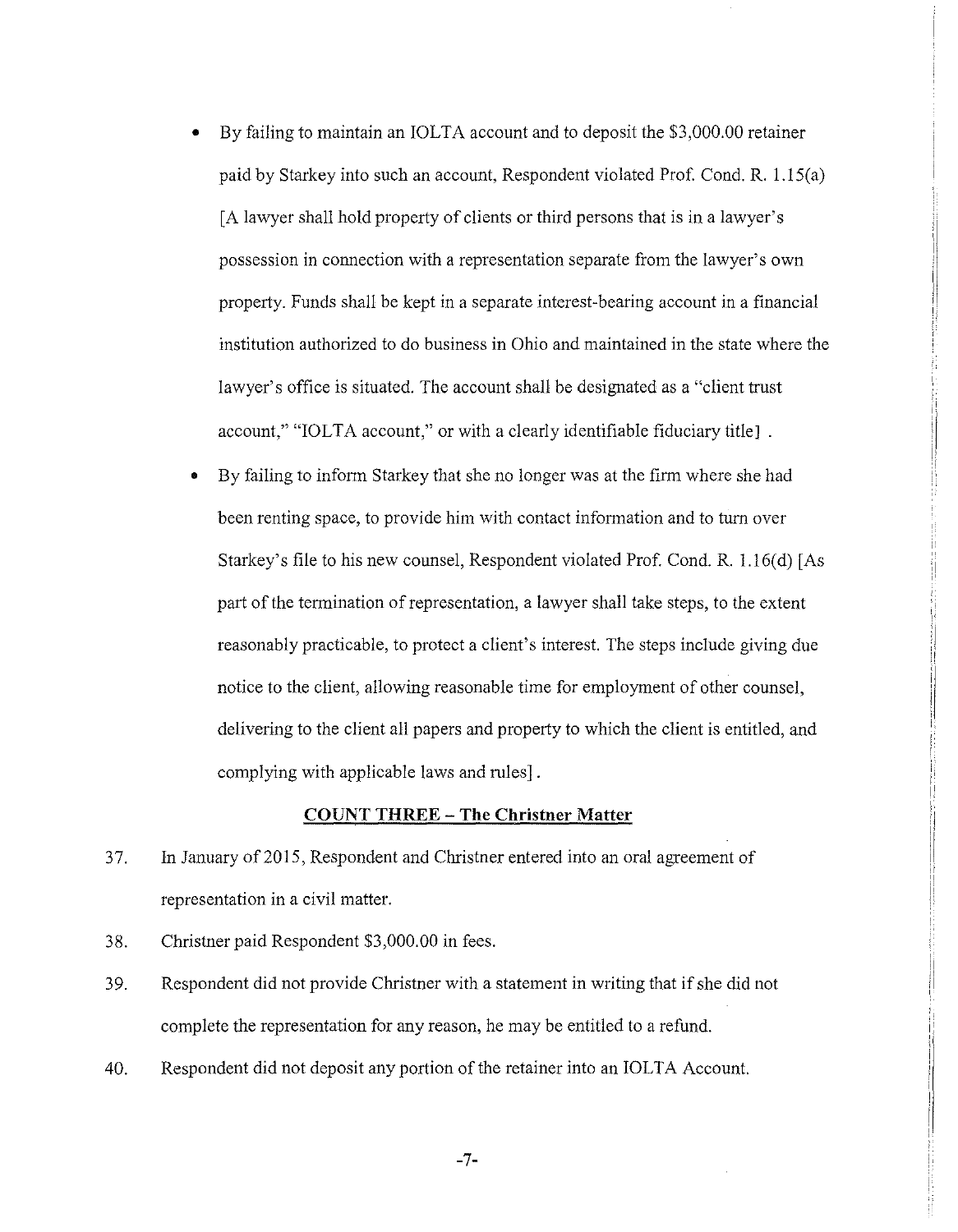- 41. Respondent did not have an IOLTA Account.
- 42. Respondent did not carry malpractice insurance and did not have Christner sign a client acknowledgment pursuant to Rule 1.4.
- 43. Respondent did file an Answer to the Complaint, but told Christner she would file a Counterclaim and Crossclaim once she received the \$300.00 filing fee.
- 44. By check #5615, dated July 29, 2015, Christner paid the \$300.00 filing fee.
- 45. In an email dated September 4, 2015, Respondent advised Christner that she was waiting for the judge's order on the Motion for Leave to Plead to file a counterclaim and join a party.
- 46. Respondent did not file the Motion for Leave to Plead with the court until December 15, 2015, and the Court found the Motion to be well taken, permitting the filing of the Counterclaim and Crossclaim by December 28, 2015.
- 47. Respondent filed neither the Counterclaim nor the Crossclaim in a timely manner.
- 48. By Order of the Court, on November 9, 2015, the trial in the Christner case was scheduled for April 7, 2016.
- 49. On March 30, 2016, Respondent filed a Motion for Continuance citing as her reason that she was scheduled to teach a class for the entire day.
- 50. On April 4, 2016, the Judge denied the Motion for Continuance indicating "the Court is under no duty to adapt its schedule to accommodate defense counsel's teaching engagements."
- 51. On April 4, 2016, Respondent filed a Supplemental Motion for Continuance stating "Counsel for Defendant has ceased the practice of law" and asked that the Trial be continued to a future date at the convenience of the Court.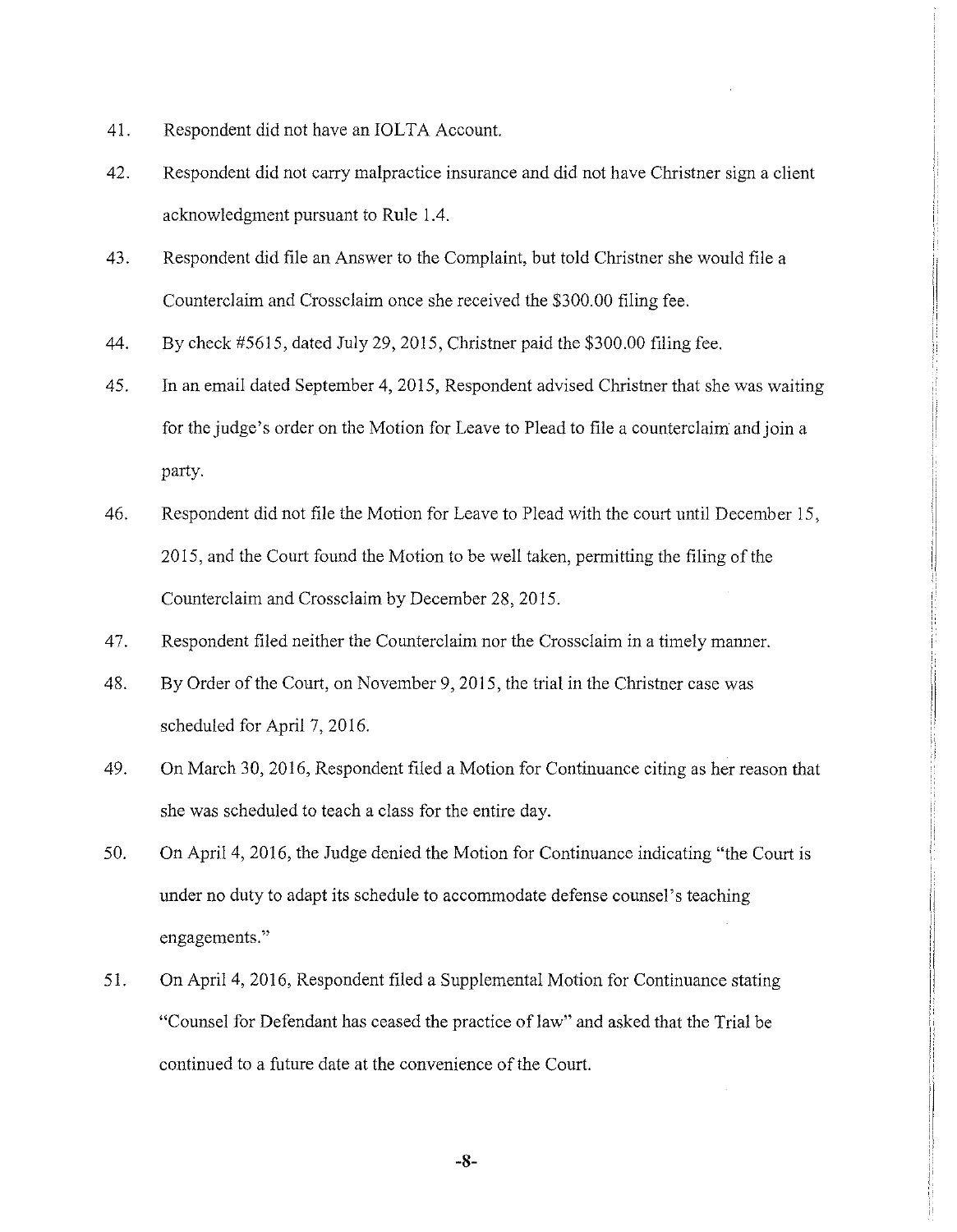- 52. During this period of time, Christner had made numerous efforts to contact Respondent at her office but was advised that Respondent no longer practiced there and that he should contact the Akron Bar Association.
- 53. On April 21, 2016, one day after Christner filed his grievance with the Akron Bar Association, he had a conversation with Respondent advising her he was hiring another attorney and asking for his file and all of his personal property that she was holding.
- 54. Respondent has never provided Christner with the file or any other personal property.
- 55. On June 10, 2016, the trial was held in Christner's case without the benefit of his file or other personal property retained by Respondent.
- 56. Christner may be entitled to a refund of part of the \$3,000.00 retainer paid to Respondent, the amount of which is yet to be determined as the Relator cannot make a good faith allegation without engaging in further discovery.
- 57. Relator alleges that Respondent's conduct in Count Three violates the following Rules of Professional Conduct, specifically:
	- By failing to file a Motion for Leave to Plead for more than three months after she had represented to Christner that the she was waiting for the judge to rule on the same and then failing to file the Counterclaim and Crossclaim after the judge had granted the Motion for Leave to Plead, Respondent violated Prof Cond. R. 1.3 [ A lawyer shall act with reasonable diligence and promptness in representing a client].

 $\begin{array}{c} \begin{array}{c} \begin{array}{c} \begin{array}{c} \end{array} \\ \end{array} \\ \begin{array}{c} \end{array} \end{array} \end{array} \end{array}$ 

• By failing to effectively communicate with Christner regarding his case, Respondent violated Prof. Cond. R.  $1.4(a)(3)$  [A lawyer shall keep the client reasonably informed about the status of the matter]; and, Prof. Cond. R.  $1(4)(a)(4)$ 

-9-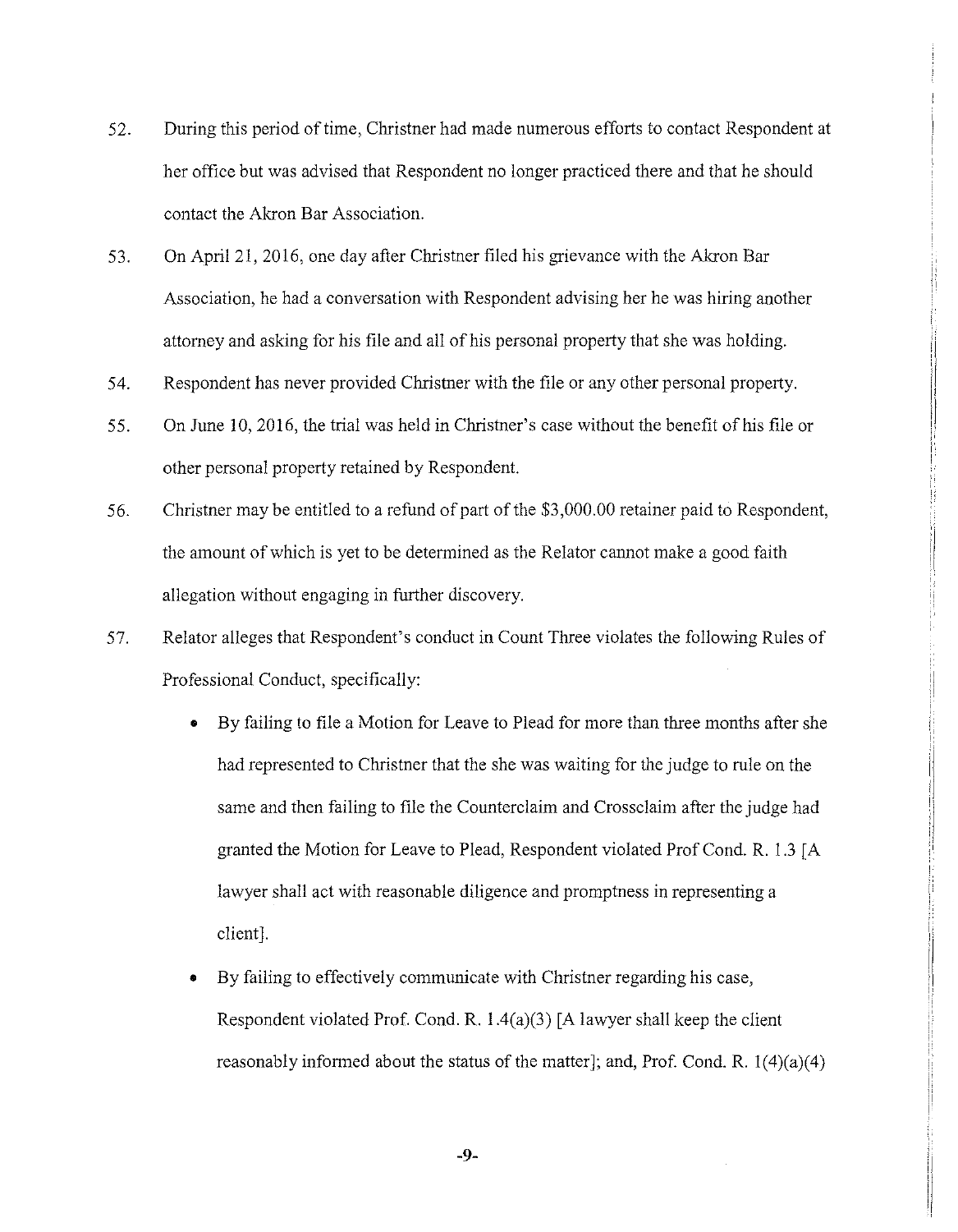[A lawyer shall comply as soon as practicable with reasonable requests for information from the client].

- By failing to inform Christner that she did not maintain professional liability insurance, Respondent violated Prof. Cond. R. l.4(c) [A lawyer shall inform a client at the time of the client's engagement of the lawyer or at any time subsequent to the engagement if the lawyer does not maintain professional liability insurance in the amounts of at least one hundred thousand dollars per occurrence and three hundred thousand dollars in the aggregate or if the lawyer's professional liability insurance is terminated. The notice shall be provided to the client on a separate form set forth following this rule and shall be signed by the client].
- By failing to provide Christner with a statement in writing that he would be entitled to a refund if she did not complete the representation for any reason, Respondent violated Prof. Cond. R.  $1.5(d)(3)$  [A lawyer shall not enter into an arrangement for, charge, or collect a fee denominated as "earned upon receipt", "nonrefundable," or in any similar terms, unless the client is simultaneously provided in writing that if the lawyer does not complete the representation for any reason, the client may be entitled to a refund of all or part of the fee based upon the value of the representation pursuant to division (a) of this rule].
- By failing to maintain an IOLTA account and to deposit the \$3,000.00 retainer paid by Christner into such an account, Respondent violated Prof. Cond. R. 1.1 S(a) [ A lawyer shall hold property of clients or third persons that is in a lawyer's possession in connection with a representation separate from the

-10-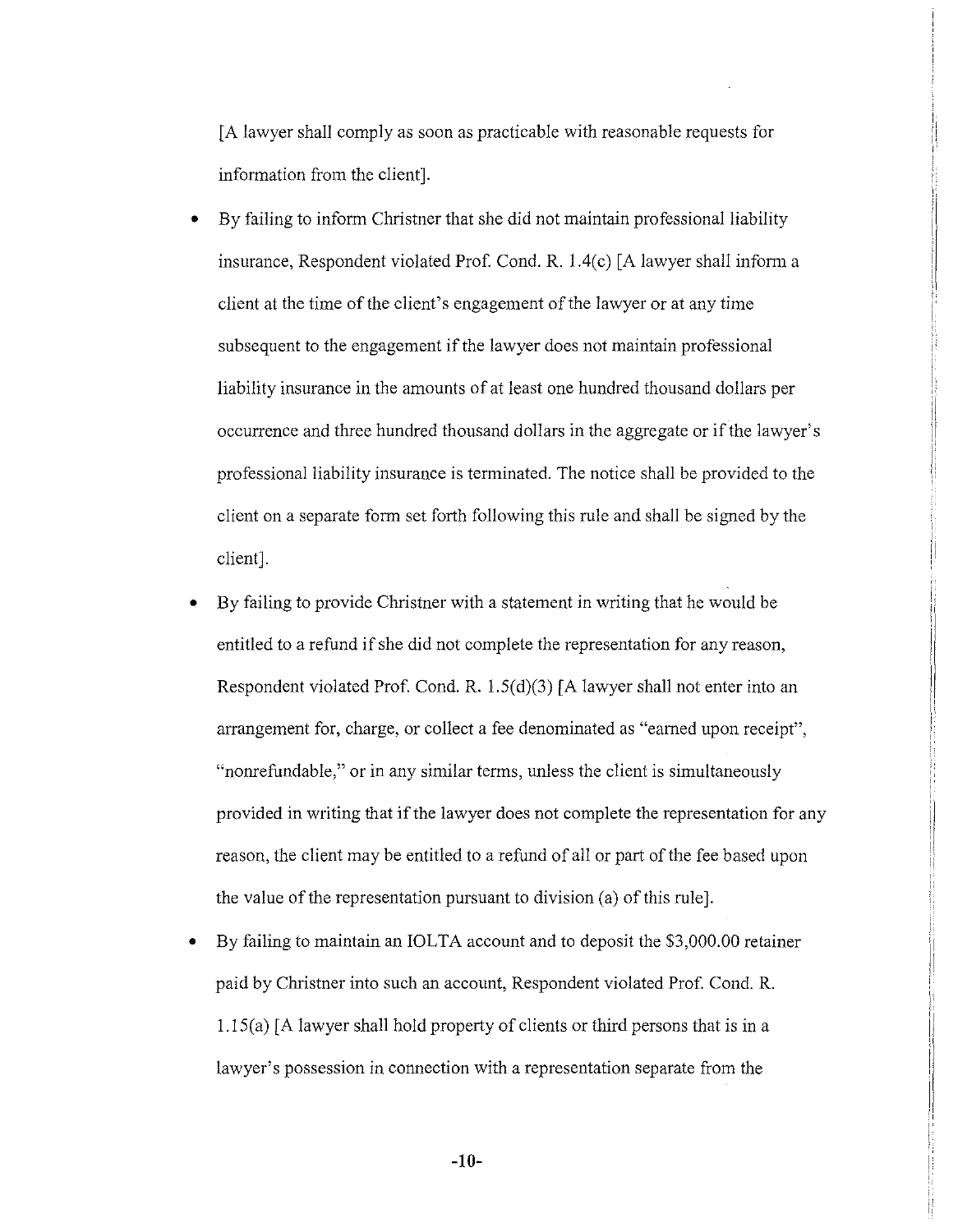lawyer's own property. Funds shall be kept in a separate interest-bearing account in a financial institution authorized to do business in Ohio and maintained in the state where the lawyer's office is situated. The account shall be designated as a "client trust account," "IOLTA account," or with a clearly identifiable fiduciary title].

ii ,I :I

i· f!

ii ,, ;;

- By failing to inform Christner in a timely manner that she had ceased the practice of law and failing to turn over Christner's file and personal property to his new counsel when requested to do so, Respondent violated Prof. Cond. R. l.16(d) [As part of the termination of representation, a lawyer shall take steps, to the extent reasonably practicable, to protect a client's interest. The steps include giving due notice to the client, allowing reasonable time for employment of other counsel, delivering to the client all papers and property to which the client is entitled, and complying with applicable laws and rules].
- By representing to Christner that she was waiting for the judge to rule on a Motion for Leave to Plead that she had not yet filed, Respondent violated Prof. Cond. R. 8.4(c) [A lawyer shall not engage in conduct involving dishonesty, fraud, deceit or misrepresentation].

### **COUNT FOUR- The Albright Matter**

- 58. Albright is the son of Christner.
- 59. Albright currently is serving in the U.S. Navy and was stationed in San Antonio, Texas when he was served with divorce papers in 2014.
- 60. At some point, Albright received a postcard from Respondent offering to represent him in the divorce proceedings.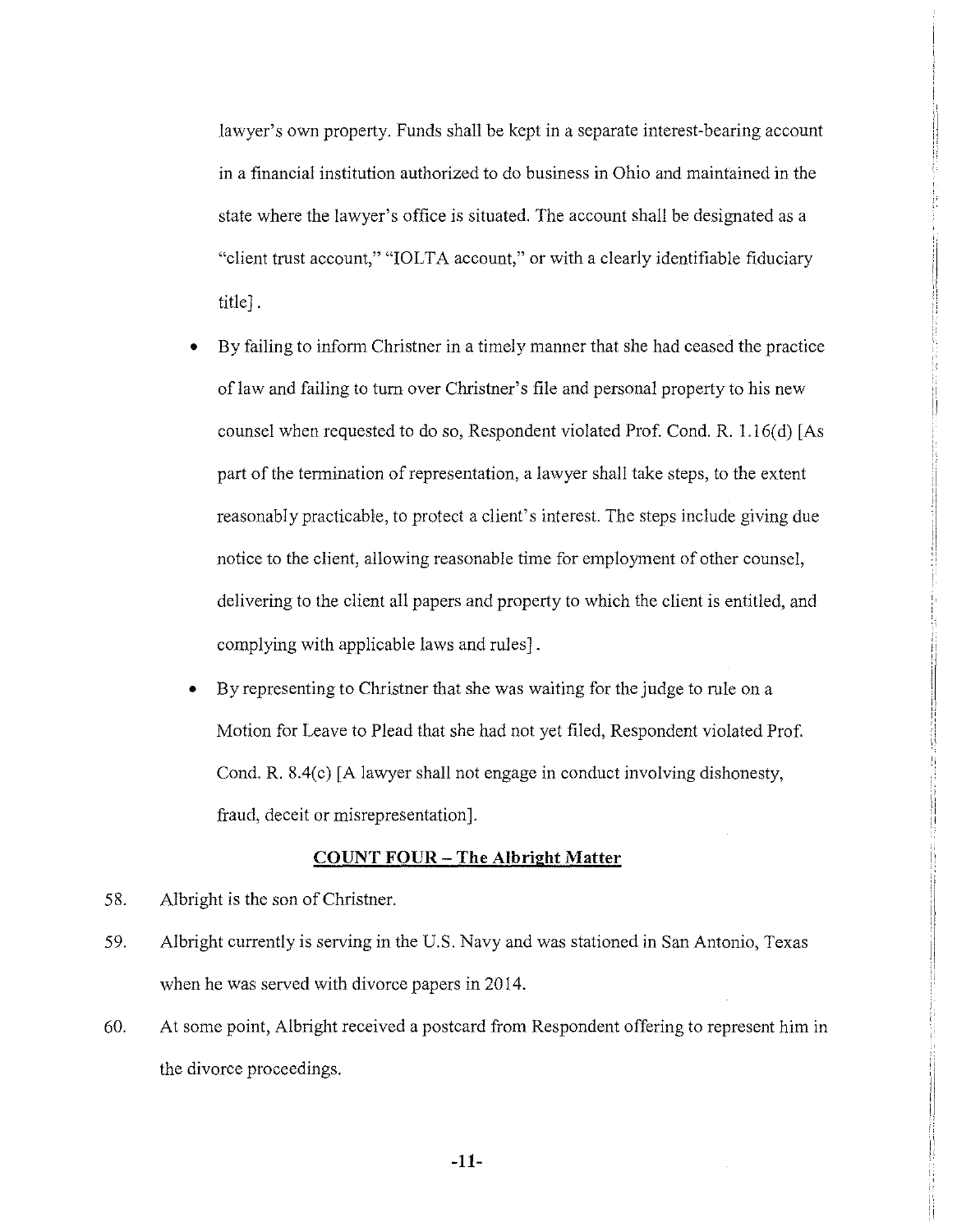- 61. Respondent and Albright reached an oral agreement wherein Respondent would represent Albright for the sum of \$3,000.00 with an hourly rate of \$250.00 per hour.
- 62. Christner, on behalf of Albright, paid Respondent \$1,500.00 on January 9, 2015 and the remaining \$1,500.00 later.
- 63. Respondent did not provide either Albright or Christner with a statement in writing that if she did not complete the representation for any reason, Albright or Christner may be entitled to a refund.
- 64. Respondent did not deposit any portion of the retainer into an IOLT A Account.
- 65. Respondent did not have an IOLTA Account.
- 66. Respondent did not carry malpractice insurance and did not have Albright sign a client acknowledgment pursuant to Rule 1.4.
- 67. At some point prior to March 27, 2015, Respondent notified Albright's wife's counsel of her representation; however, Respondent neither entered a formal Appearance nor filed an Answer to the Complaint in the case.
- 68. On July 1, 2015, the case was scheduled for Trial to the Magistrate on September 24, 2015.
- 69. On September 14, 2015, Albright emailed Respondent advising her that he would attend the September 24, 2015 trial.
- 70. On September 21, 2015, Respondent filed a Motion to Continue the trial for the reason that Albright was in the military and was unable to obtain leave to attend the trial.
- 71. On September 22, 2015, the Court granted the Motion to Continue.
- 72. Respondent failed to notify Albright that the hearing had been continued.
- 73. On September 24, 2015, Albright appeared for the trial after driving twenty-two (22)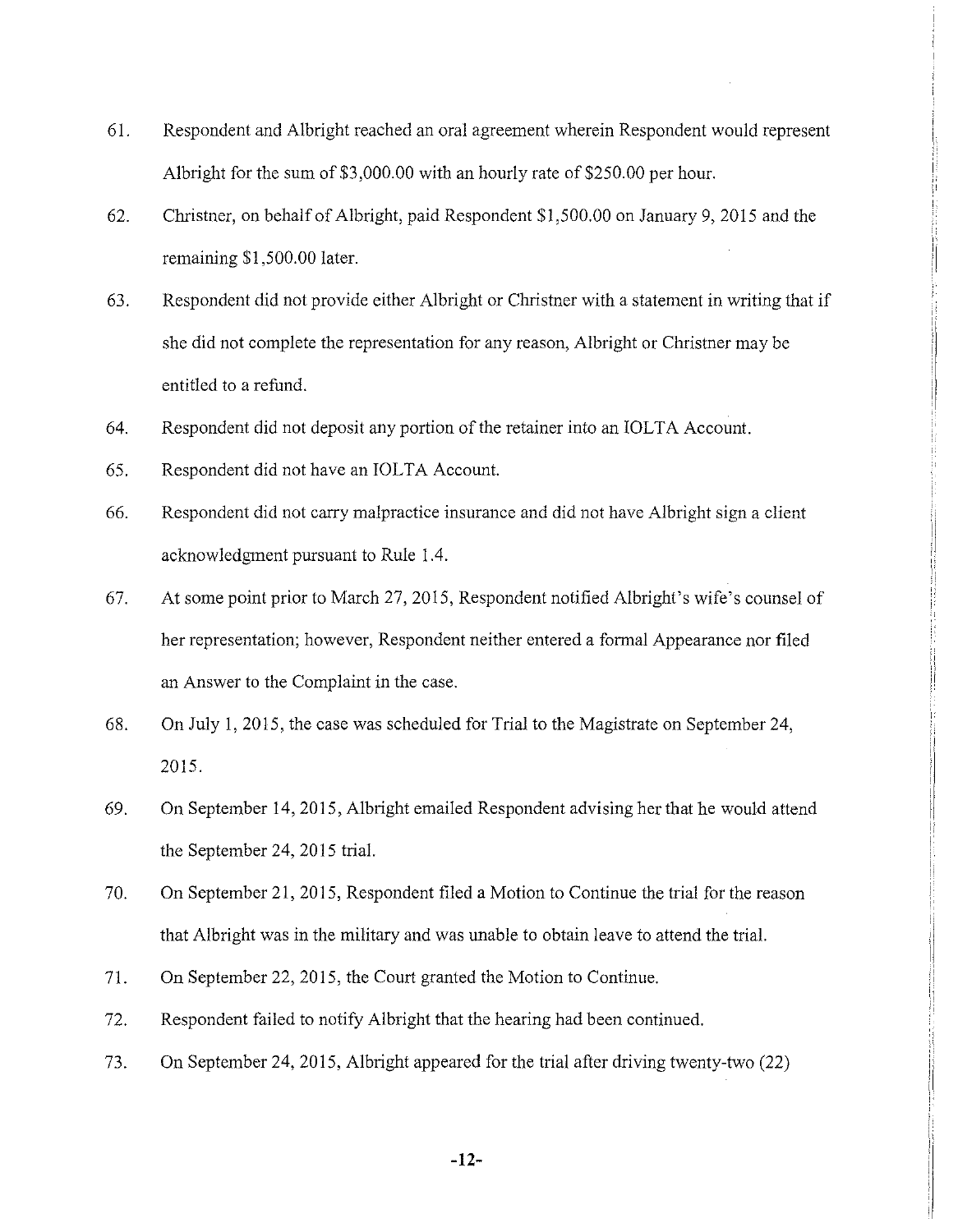hours from Texas.

74. Respondent did not provide a clear explanation of why the trial had been continued, but she gave Albright the impression that it was his wife's attorney who caused the trial to be continued.

!i

ii

ij ;j

ii ,I i/ !,

- 75. Throughout the period of Respondent's representation of him, Albright had a difficult time communicating with Respondent.
- 76. On April 23, 2016, Respondent advised Albright that she could no longer represent him because he had filed a grievance against her.
- 77. Respondent has never filed a Motion to Withdraw from Albright's divorce case.
- 78. Christner may be entitled to a refund of part of the \$3,000.00 retainer he paid to Respondent on behalf of Albright, the amount of which is yet to be determined as the Relator cannot make a good faith allegation without engaging in further discovery.
- 79. Relator alleges that Respondent's conduct in Count Four violates the following Rules of Professional Conduct, specifically:
	- By neglecting Albright's representation, including by failing to file a formal appearance or an Answer on Albright' s behalf, Respondent violated Prof. Cond. R. 1.3 [A lawyer shall act with reasonable diligence and promptness in representing a client].
	- By failing to inform Albright that the Trial to Magistrate scheduled for September 24, 2015 had been continued and otherwise effectively communicating with Albright regarding his case, Respondent violated Prof. Cond. R.  $1.4(a)(3)$  [A lawyer shall keep the client reasonably informed about the status of the matter]; and, Prof. Cond. R.  $1(4)(a)(4)$  [A lawyer shall comply as soon as practicable with

-13-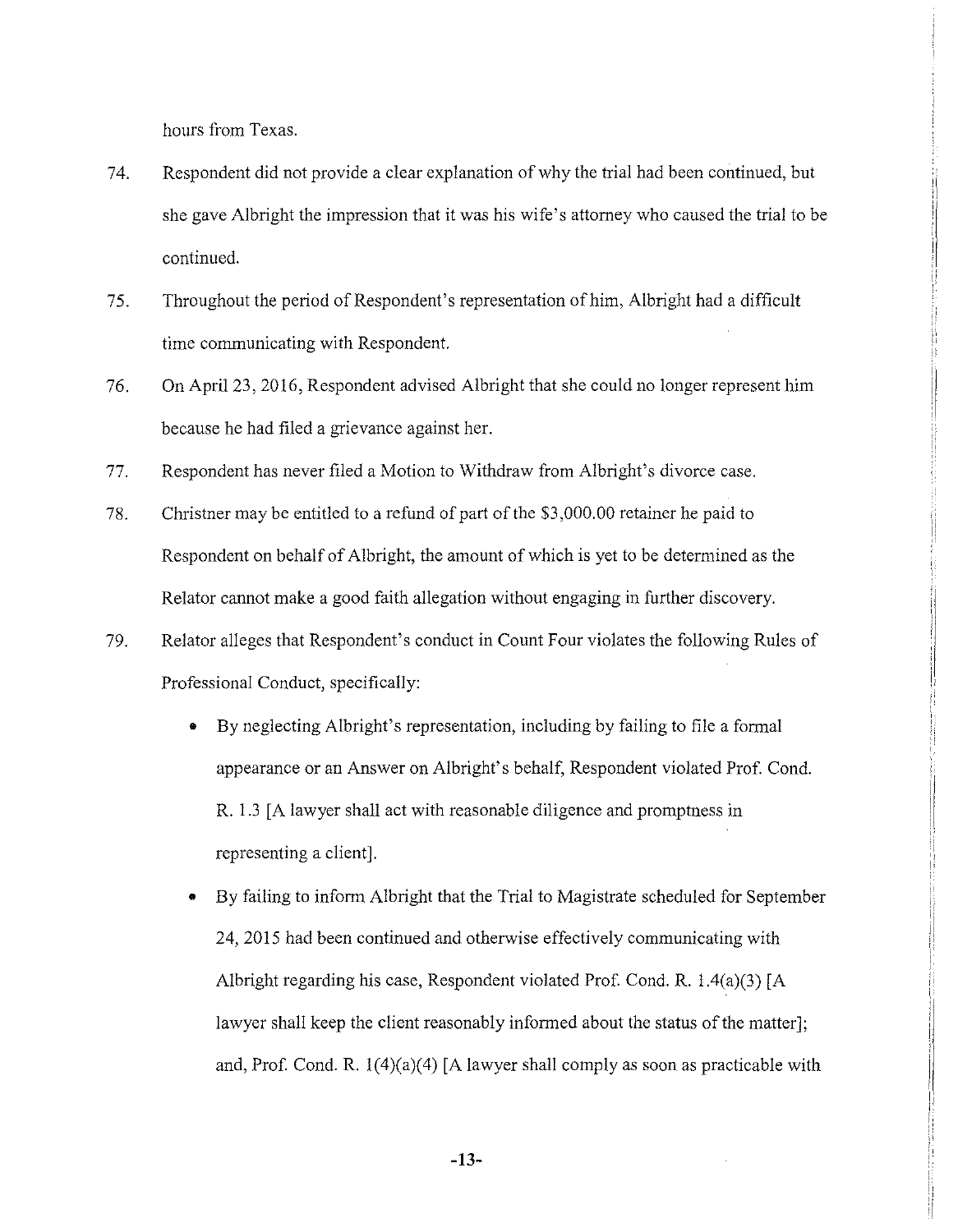reasonable requests for information from the client].

- By failing to inform Albright that she did not maintain professional liability insurance, Respondent violated Prof. Cond. R. 1.4(c) [A lawyer shall inform a client at the time of the client's engagement of the lawyer or at any time subsequent to the engagement if the lawyer does not maintain professional liability insurance in the amounts of at least one hundred thousand dollars per occurrence and three hundred thousand dollars in the aggregate or if the lawyer's professional liability insurance is terminated. The notice shall be provided to the client on a separate form set forth following this rule and shall be signed by the client].
- By failing to provide Albright or Christner (on Albright's behalf) with a statement in writing that he would be entitled to a refund if she did not complete the representation for any reason, Respondent violated Prof. Cond. R.  $1.5(d)(3)$  [A lawyer shall not enter into an arrangement for, charge, or collect a fee denominated as "earned upon receipt", "nomefundable," or in any similar terms, unless the client is simultaneously provided in writing that if the lawyer does not complete the representation for any reason, the client may be entitled to a refund of all or part of the fee based upon the value of the representation pursuant to division (a) of this rule].
- By failing to maintain an IOLTA account and to deposit the \$3,000.00 retainer paid by Christner on behalf of Albright into such an account, Respondent violated Prof. Cond. R.  $1.15(a)$  [A lawyer shall hold property of clients or third persons that is in a lawyer's possession in connection with a representation separate from

!I

ii It :, 1: ' ,. !

ii ' i ii :: ,, ' '

-14-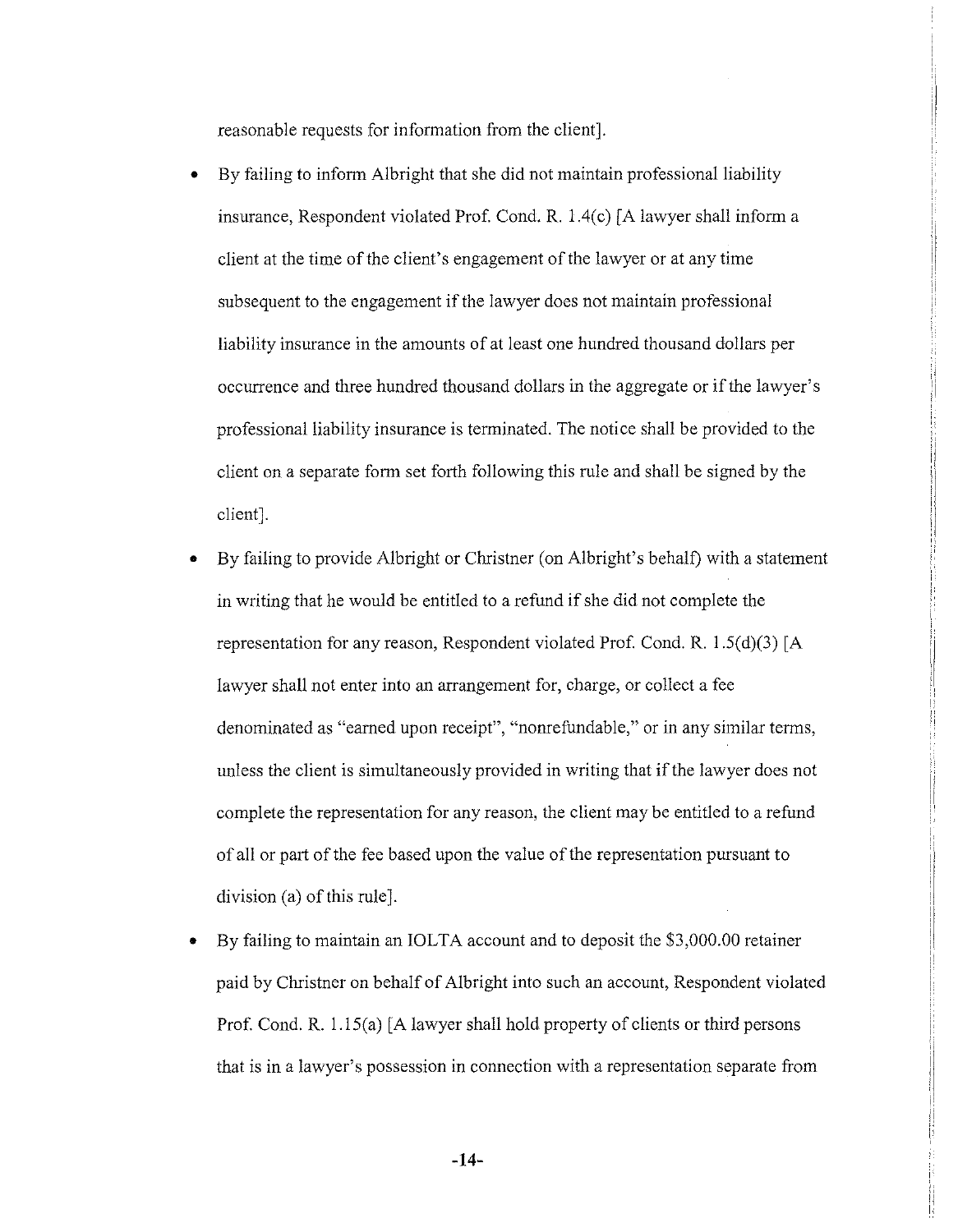the lawyer's own property. Funds shall be kept in a separate interest-bearing account in a financial institution authorized to do business in Ohio and maintained in the state where the lawyer's office is situated. The account shall be designated as a "client trust account," "IOLT A account," or with a clearly identifiable fiduciary title].

• By failing to inform Albright in a timely manner that she no longer represented him, so as to afford him reasonable time to obtain other counsel, Respondent violated Prof. Cond. R.  $1.16(d)$  [As part of the termination of representation, a lawyer shall take steps, to the extent reasonably practicable, to protect a client's interest. The steps include giving due notice to the client, allowing reasonable time for employment of other counsel, delivering to the client all papers and property to which the client is entitled, and complying with applicable laws and rules].

i) ,.

II !i

"

ii

II :,

• By failing to advise Albright that she had filed a Motion to Continue the September 24, 2015 trial because Albright was in the military and unable to obtain leave to attend the trial and further failing to inform Albright that the Motion had been granted and then giving Albright the impression that it was his wife's attorney who had caused the September 24, 2015 trial to be continued, Respondent violated Prof. Cond. R.  $8.4(c)$  [A lawyer shall not engage in conduct involving dishonesty, fraud, deceit or misrepresentation].

### **COUNT FIVE - The Giebel Matter**

80. In September, 2015, Giebel retained Respondent to represent her in a divorce proceeding. 81. Respondent and Giebel entered into an oral agreement wherein Respondent would

**-15-**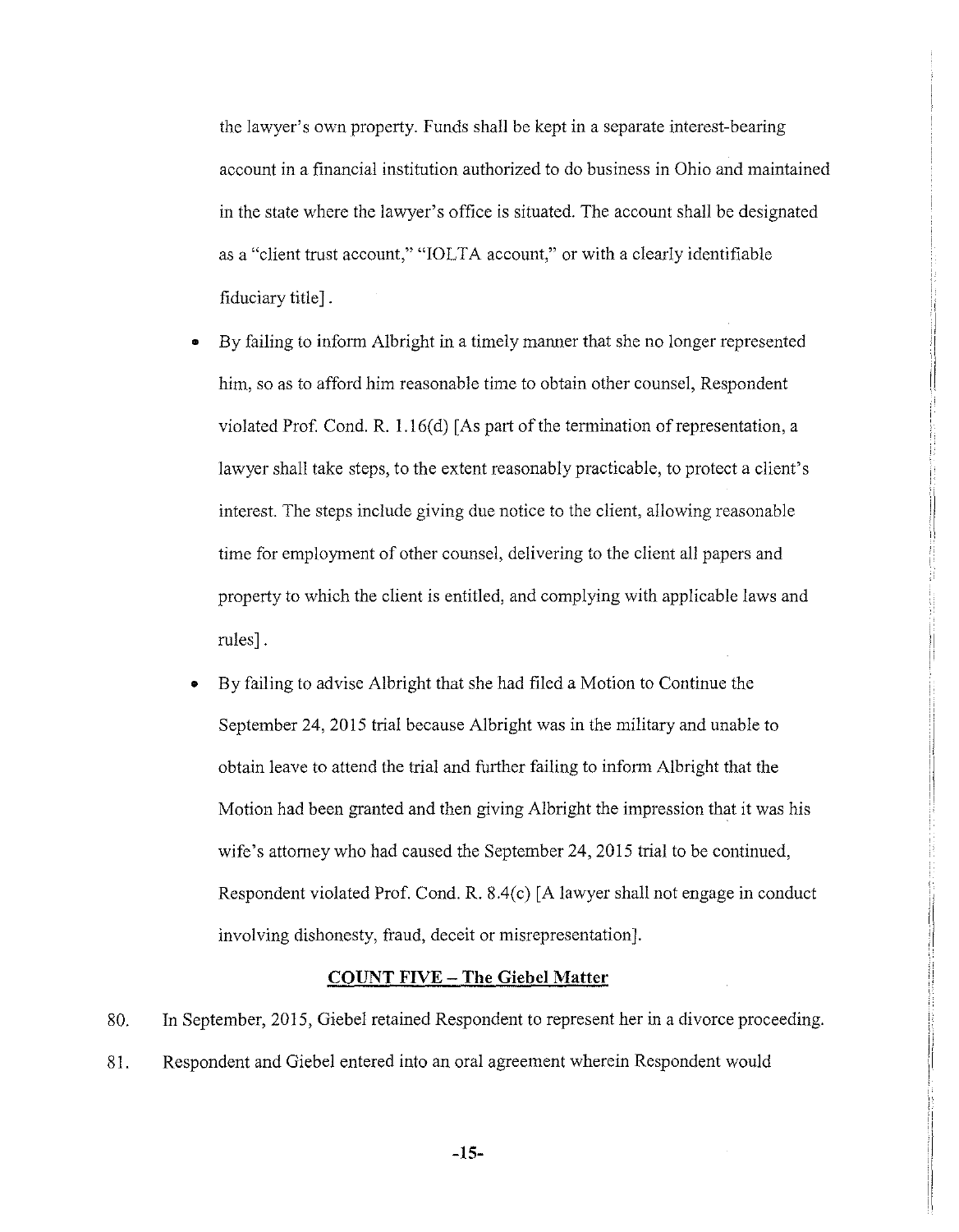represent Giebel for the sum of \$3,000.00.

- 82. On September 22, 2015 Giebel paid Respondent \$3,000.00 for attorney fees and \$360.00 for the filing fee.
- 83. Respondent did not provide Giebel with a statement in writing that if Respondent did not complete the representation for any reason, Giebel may be entitled to a refund.
- 84. Respondent did not deposit any part of the retainer and filing fees into her IOLTA account.
- 85. Respondent did not maintain an IOLTA account.
- 86. On October 7, 2015, in spite of receiving the \$360.00 filing fee, Respondent filed a Motion to Proceed in Forma Pauperis, submitting an affidavit purportedly signed by Giebel indicating Giebel was not financially able to pay the filing fee.
- 87. On October 29, 2015, the Court issued an Order denying the Motion to Proceed in Forma Pauperis and giving Giebel until November 13, 2015 to pay the deposit or the case would be dismissed.
- 88. Respondent did not pay the deposit by November 13, 2015.
- 89. On December 16, 2015, the Court issued an Order dismissing the case without prejudice for failure to pay the \$360.00 filing fee.
- 90. On December 18, 2015, the Court vacated the Dismissal Entry provided the filing fee was paid by December 31, 2015.
- 91. During this time frame, Giebel received a phone call from her husband in which he informed her that the case was going to be dismissed because the filing fee had not been paid.
- 92. On December 22, 2015, Giebel sent Respondent an email in which she terminated

-16-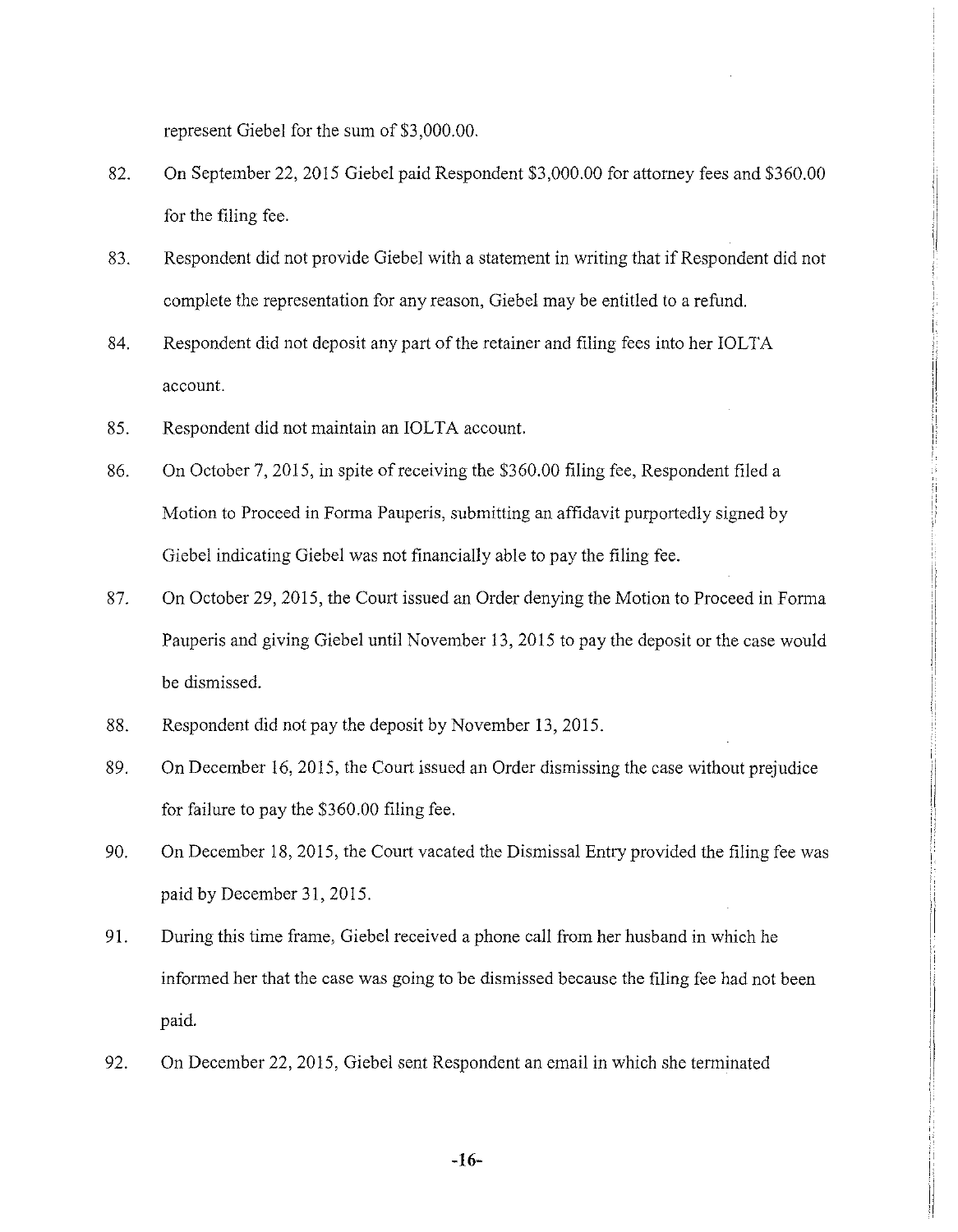Respondent's services and asked for a copy of her file and a full refund of the fees paid by December 28, 2015.

- 93. On December 30, 2015, Respondent did pay the filing fee of \$360.00.
- 94. On or about January 6, 2016, Respondent submitted an invoice to Giebel which indicated Giebel was entitled to a refund of \$625.00.

I, I i1

- 95. As of October 18, 2016, Giebel has not received the refund, despite Respondent representing that the refund had been issued via a certified check and that Respondent would verify with the bank that the check had been issued.
- 96. Giebel may be entitled to a further refund, the amount of which is yet to be determined as the Relator cannot make a good faith allegation without engaging in further discovery.
- 97. Relator alleges that Respondent's conduct in Count Five violates the following Rules of Professional Conduct, specifically:
	- By neglecting Giebel's representation, including by failing to pay the \$360.00 filing fee which Respondent had received from Giebel until after the Court had issued an Order dismissing Giebel's case for failure to pay the same, Respondent violated Prof. Cond. R. 1.3 [A lawyer shall act with reasonable diligence and promptness in representing a client].
	- By failing to provide Giebel with a statement in writing that she would be entitled to a refund if she did not complete the representation for any reason, Respondent violated Prof. Cond. R.  $1.5(d)(3)$  [A lawyer shall not enter into an arrangement for, charge, or collect a fee denominated as "earned upon receipt", "nonrefundable," or in any similar terms, unless the client is simultaneously provided in writing that if the lawyer does not complete the representation for any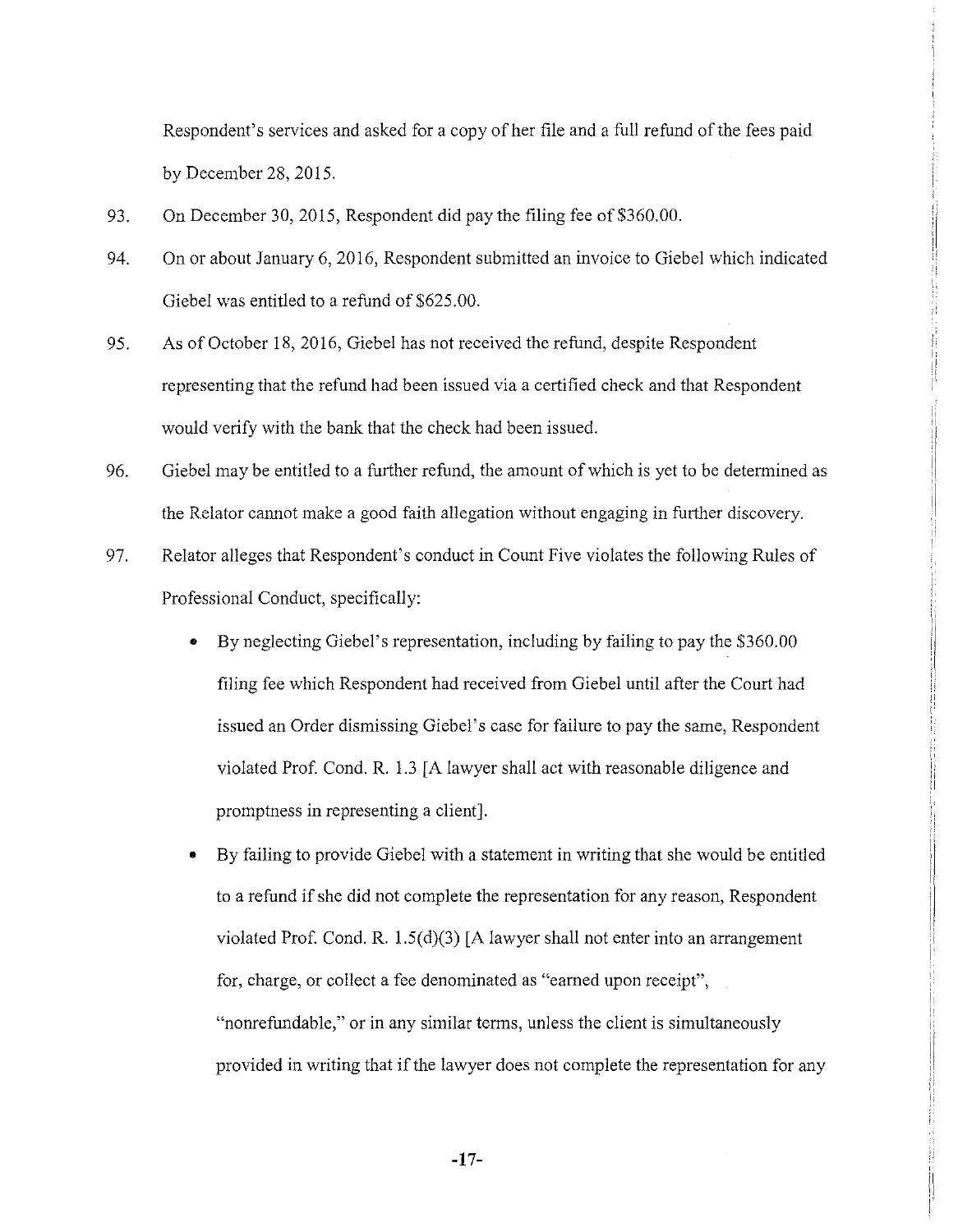reason, the client may be entitled to a refund of all or part of the fee based upon the value of the representation pursuant to division  $(a)$  of this rule.

- By failing to maintain an IOLTA account and to deposit the \$3,000.00 retainer and \$360.00 filing fee paid by Giebel into such an account, Respondent violated Prof. Cond. R. l.15(a) [A lawyer shall hold property of clients or third persons that is in a lawyer's possession in connection with a representation separate from the lawyer's own property. Funds shall be kept in a separate interest-bearing account in a financial institution authorized to do business in Ohio and maintained in the state where the lawyer's office is situated. The account shall be designated as a "client trust account," "IOLTA account," or with a clearly identifiable fiduciary title] .
- As Giebel has not received the refund of \$625,00 as indicated in the invoice Respondent submitted to Giebel on or about January 6, 2016 and Giebel may be entitled to a further refund, Respondent has violated Prof. Cond. R.  $1.16(e)$  [A lawyer who withdraws from employment shall refund promptly any part of a fee paid in advance that has not been earned, except when withdrawal is pursuant to Rule 1.17].

• By filing a Motion to Proceed in Forma Pauperis with an affidavit purportedly signed by Giebel indicating Giebel was not financially able to pay the filing fee, when Giebel had in fact given Respondent the necessary filing fee approximately two weeks earlier, Respondent violated Prof. Cond. R. 8.4(c) [A lawyer shall not engage in conduct involving dishonesty, fraud, deceit or misrepresentation] and Prof. Cond. R. 8.4(d) [A lawyer shall not engage in conduct that is prejudicial to

-18-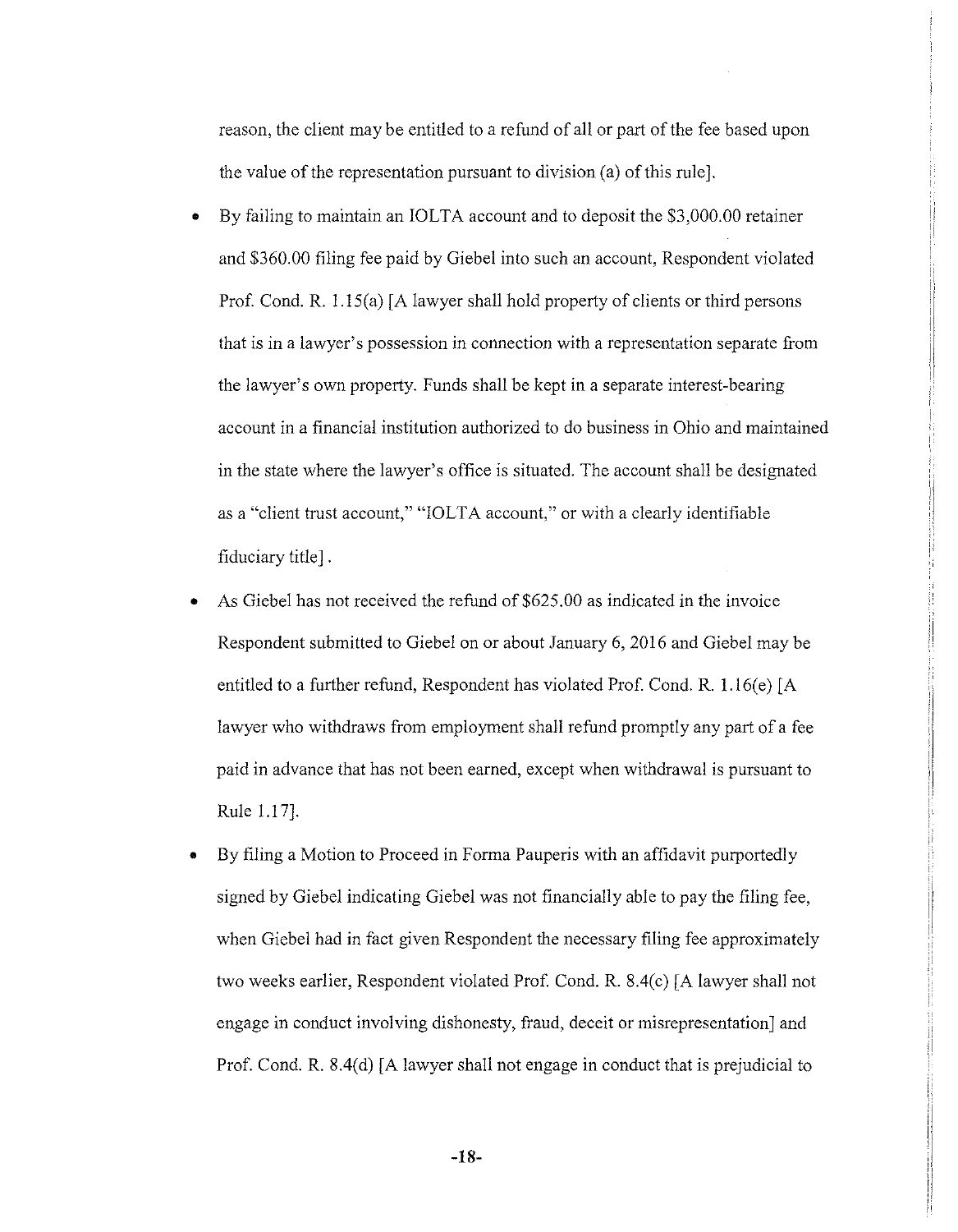the administration of justice].

#### **COUNT VI- Failure to Cooperate**

- 98. On February 25, 2016, Respondent appeared and provided a recorded statement to Relator's Certified Grievance Committee panel as it pertained to the grievances filed by Salaam and Bartoletta.
- 99. On March 18, 2016, and March 23, 2016, Relator's then Bar Counsel requested additional information from Respondent with respect to her malpractice coverage.
- 100. Also on March 18, 2016 and March 23, 2106, the Dismissal Letters for the grievances filed by Salaam and Bartoletta were sent to Respondent at her business address of 137 South Main Street, Suite 201, Akron, OH 44308.
- 101. On April 1, 2016, Respondent, by email, provided the requested information with respect to her malpractice coverage beginning on September 8, 2015.
- 102. On or about April 1, 2016, Respondent left the law firm of Burdon & Merlitti located at 137 S. Main Street, Suite 201, Akron, OH 44308.
- 103. Beginning in early April, 2016, Relator began receiving phone calls from Respondent's clients concerning their inability to make contact with Respondent.
- 104. On or about April 1, 2016, Respondent changed her address on the Supreme Court's website to 5264 Glen Park Drive, Kent, OH 44240.
- 105. On April 14, 2016, Respondent advised Relator that she no longer maintained an office as she no longer practiced law and that the Kent, Ohio address was her home.
- 106. On or about April 12, 2016, Respondent's former law firm of Burdon & Merlitti contacted Relator to ask what should be said to Respondent's clients who continued to call her there. The firm also noted that Respondent had not picked up any of her mail.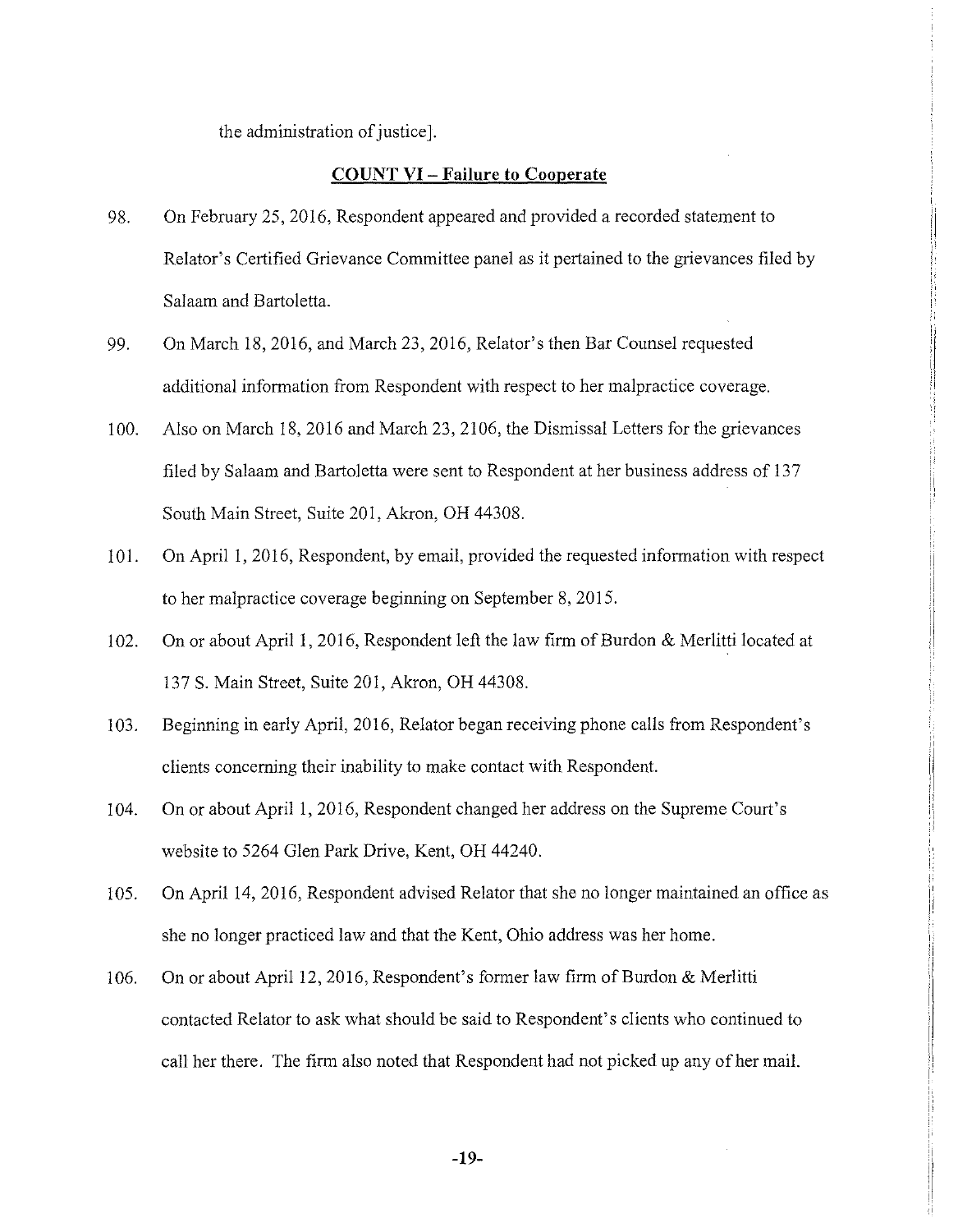- 107. On April 12, 2016 Relator, by email, asked Respondent for confirmation of malpractice coverage from January I, 2014 through August 30, 2015 or the appropriate 1.4 notices signed by her clients.
- 108. Relator has never received a response to the April 12, 2016 email.
- I 09. On April 21, 2016, Respondent emailed Relator about grievances Relator allegedly had told her clients to file. These were clients who had been unable to contact Respondent, specifically Grievants Starkey, Albright and Christner.
- 110. On April 22, 2016, Relator wrote to Respondent indicating the various areas wherein Relator's requests for information from her had not been met.
- 111. The same letter indicated that Starkey, Albright and Christner had filed grievances, that they would be assigned for investigation and that Respondent's response would be expected.
- 112. On April 29, 2016, Respondent was notified by regular mail, certified mail and email about the three investigations, giving her until May 31, 2016 to respond.
- 113. The regular mail and certified mail had been addressed to Respondent's home at 5264 Glen Park Drive, Kent, Ohio.
- 114. On May 24, 2016, the certified mail was returned to Relator marked "Return to Sender, Unclaimed, Unable to Forward."
- 115. Respondent never provided her responses to the grievances filed by Starkey, Albright and Christner.
- 116. At some point, Respondent changed her address on the Supreme Court's website to 181 Riverside Place, Akron, Ohio 4431 O; however, the website now shows that address as "Invalid."

i

II :: ::. ii

ii

i/

ii i: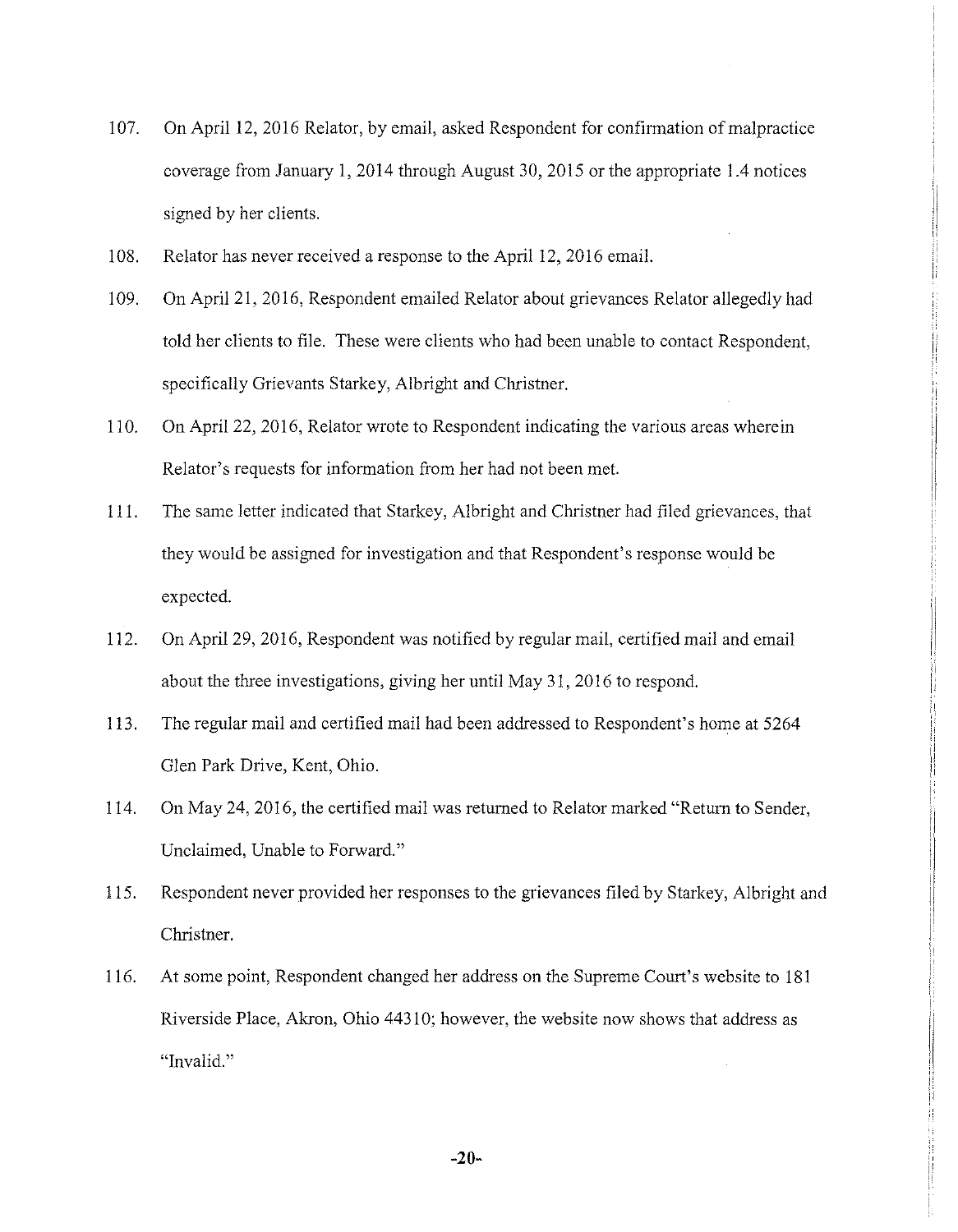117. On June 17, 2016, by letter and email, Relator once again requested responses to the grievances filed by Starkey, Albright and Christner and advised Respondent that her failure to cooperate was a violation of Prof. Cond. R. 8.1 and of Gov. Bar R V(9)(G).

 $\frac{1}{2}$ I !i

- 118. The letter was sent by regular and certified mail and addressed to Respondent at 181 Riverside Place, Akron, Ohio 44310.
- 119. On July 14, 2016, the certified mail was returned to Relator marked "Unclaimed."
- 120. On June 27, 2016, Relator sent Respondent a Letter of Inquiry concerning Grievant Giebel by certified mail addressed to 181 Riverside Place, Akron, Oho 44310.
- 121. On August 4, 2016, the certified mail was returned to Relator marked, "Return to Sender, Unclaimed, Unable to Forward."
- 122. As of October 12, 2016, Respondent has not cooperated by providing responses to the grievances filed by Starkey, Albright, Christner and Giebel.
- 123. Relator alleges that Respondent's conduct in Count Five violates the following Rules of Professional Conduct, specifically:
	- By failing to respond to Relator's follow-up letters and email correspondence and by failing to provide the documents requested by Relator, Respondent violated Prof. Cond. R. 8.l(b) [In response to a demand for information from.a disciplinary authority, a lawyer shall not fail to disclose a material fact or knowingly fail to respond]; as well as Gov. Bar. R. V(9)(G) [No lawyer shall neglect or refuse to assist or testify in an investigation or hearing].

### **CONCLUSION**

Wherefore, pursuant to Gov. Bar R. V, the Code of Professional Responsibility and Rules of Professional Conduct, Relator alleges that Respondent is chargeable with misconduct; therefore,

**-21-**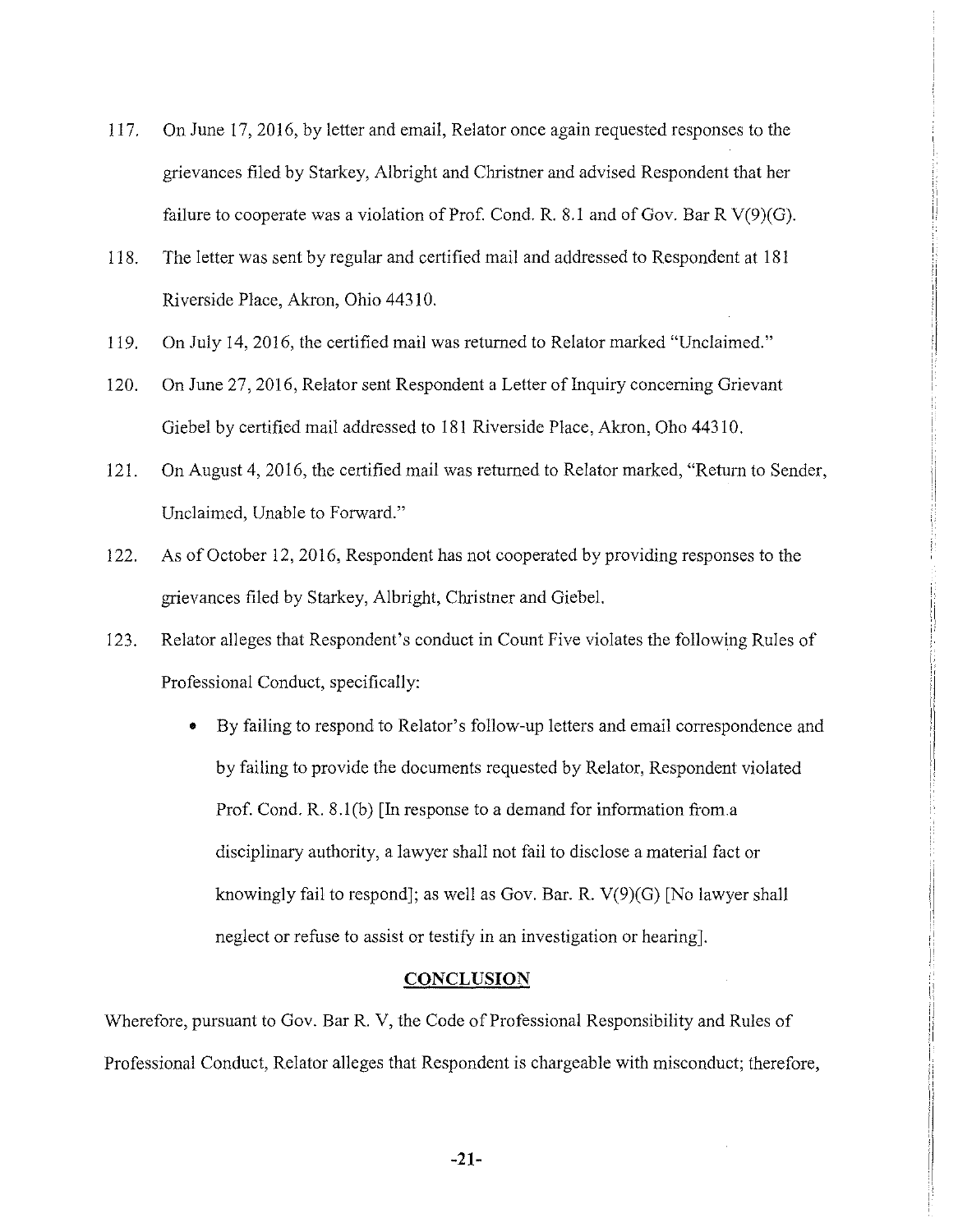Relator requests that Respondent be disciplined pursuant to Rule V of the Rules of the

Government of the Bar of Ohio.

Respectfully submitted,

Knew D. Addref.

KAREN D. ADINOLFI #0073693 Counsel for Relator Roetzel & Andress 222 S. Main St. Akron, OH 44308 (330) 849-6773 Fax: (330) 376-4557 kadinolfi@ralaw.com

WAYNE M. RICE #0002481 Bar Counsel Akron Bar Association 57 S. Broadway St. Akron, OH 44308 (330) 436-0111 Fax: (330) 253-2140 barcounsel@akronbar.org